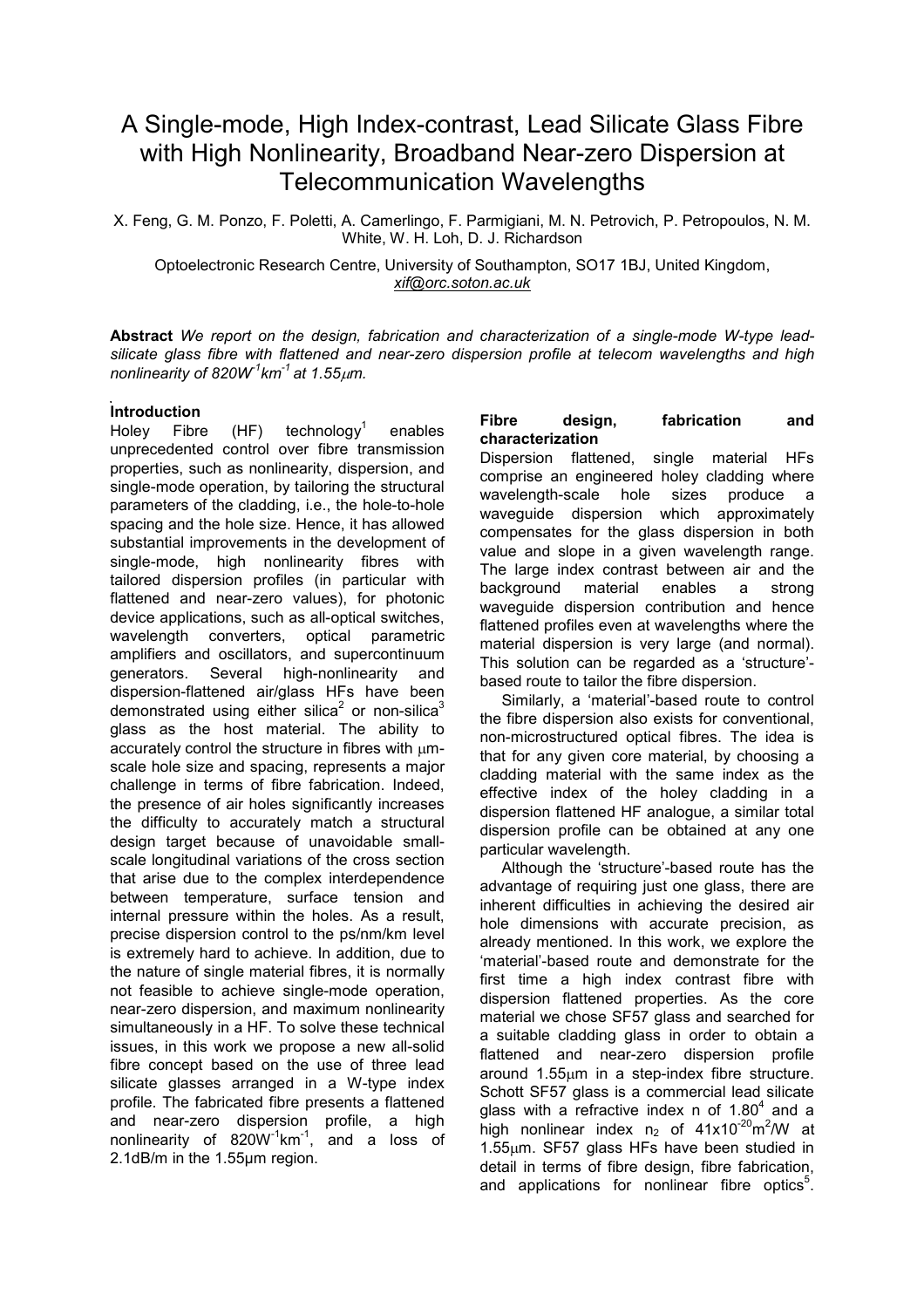Combining practical material constraints with the results from numerical simulations, we found that Schott LLF1 glass was an excellent option as a cladding medium. When the core diameter is reduced to wavelength-scale dimensions, the combination SF57-LLF1 provides a high enough index-contrast and hence a strong enough waveguide dispersion to compensate for the core material dispersion. As shown in Fig.1(a), such a step-index fibre with a core diameter  $d_0$ of 1.64-1.68µm has a low dispersion D (absolute value |D| less than 5ps/nm/km) in the wavelength range between 1.45 and 1.65µm. According to our calculations, however, this particular structure is predicted to support two modes, as shown in Fig.1(b).



**Fig. 1:** Numerical simulation of (a) dispersion profile and (b) effective index  $n_{eff}$  of LP<sub>01</sub> and LP<sub>11</sub> modes of a SF57-LLF1 step-index fibre

In order to obtain single-mode operation in such a step-index fibre, in analogy to the concept used in conventional W-type silica fibres with low index-contrast $6$ , an outer cladding with a higher index than the effective index of the  $LP_{11}$  mode is introduced in the fibre structure. By choosing an appropriate diameter ratio for the first and second cladding, it is possible to impose a very high differential confinement loss on the  $LP_{11}$  mode, thus achieving effectively single mode operation for a broad wavelength range. For the second cladding we chose Schott SF6 glass (n=1.76 at 1.55µm), and found that the resulting SF57- LLF1-SF6 W-type fibre with  $d_0=1.68\mu m$  and  $d_1$ =7.4 $\mu$ m (see Fig.2), not only is single-moded but also has a dispersion profile very similar to the SF57-LLF1 step-index fibre with the same core diameter (shown in Fig.1(a)).



**Fig. 2:** Schematic of SF57-LLF1-SF6 W-type fibre

In order to realize such a fibre design in practice, the crucial issue is whether the three proposed glasses are thermally and chemically compatible with each other during the processes involved in the fibre fabrication, and in particular the fibre drawing. Fig.3 shows the measured viscosity curves of Schott SF57, LLF1 and SF6 glasses in the viscosity range  $(10^{6.5}$ -10<sup>4</sup>poise) suitable for fibre drawing. As it can be seen, the three glasses have a relatively large viscosity mismatch, which obviously represents a fabrication challenge. Based on previous experience and on preliminary tests, we proved that with careful definition of the drawing conditions, fibres with good optical and mechanical properties could be nonetheless fabricated, as shown in the following.



**Fig. 3:** Measured viscosity curves of Schott SF57, LLF1 and SF6 glasses

The W-type fibre was fabricated using the rod-in-tube method. The inner region was made from a 2.9mm outer diameter (OD) SF57 rod inserted inside a LLF1 tube with an inner diameter (ID) of 3mm and an OD of 13mm. The rod surface and both inner and outer surfaces of the tube were polished to optical quality. A SF57-LLF1 cane with 0.8mm OD was then drawn from this assembly and inserted into a SF6 jacketing tube, from which the final fibre was drawn. Fig.4 shows the Scanning Electron Microscope (SEM) images of the cross-section of the fabricated fibre. The fibre has a core diameter of 1.63µm and a ratio of SF57 core diameter to LLF1 cladding diameter of 1:4.4, both of which exactly match the values in the initial preform and in the original target. This straightforward achievement of structural targets clearly represents an advantage of our all-solid fibre technology over the holey fibre counterpart.



The propagation loss of the fabricated fibre was measured to be 2.1±0.2dB/m at 1.55µm